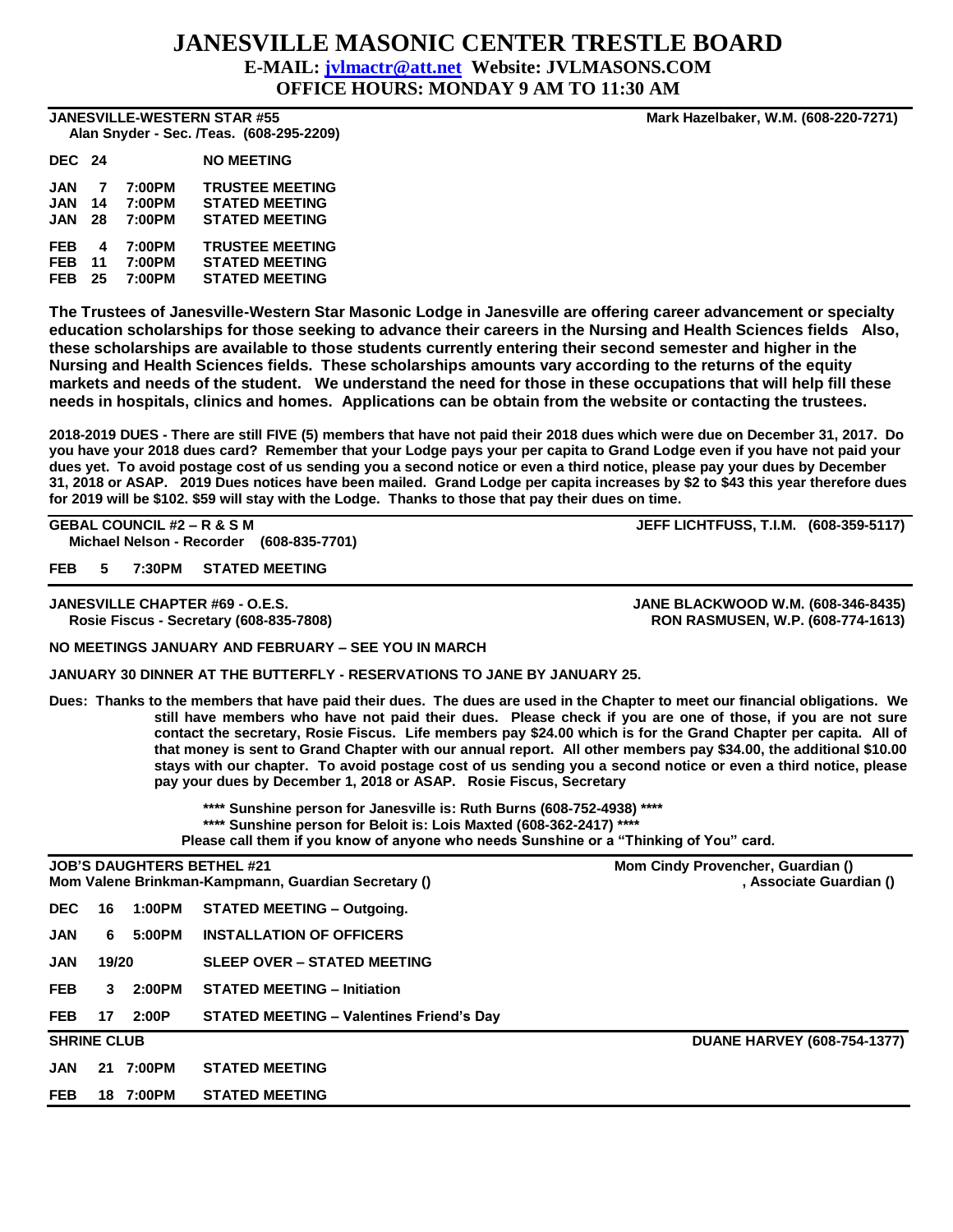

## **JANESVILLE'S TRESTLE-BOARD DESIGNS**

**E-mail: [jvlmactr@ATT.NET](mailto:jvlmactr@ATT.NET)**



**Website: jvlmasons.com** *JANUARY 2019*

| <b>SUNDAY</b>                                                          | <b>MONDAY</b>                                                                                              | <b>TUESDAY</b>                                                                                  | <b>WEDNESDAY</b>                      | <b>THURSDAY</b> | <b>FRIDAY</b>   | <b>SATURDAY</b>                                                                              |
|------------------------------------------------------------------------|------------------------------------------------------------------------------------------------------------|-------------------------------------------------------------------------------------------------|---------------------------------------|-----------------|-----------------|----------------------------------------------------------------------------------------------|
|                                                                        |                                                                                                            | 1<br><b>NEW YEARS</b><br><b>DAY</b>                                                             | $\overline{2}$                        | 3               | $\overline{4}$  | 5<br>(JWS 55<br><b>PRACTICE 9 AM)</b><br>&<br><b>BREAKFAST</b>                               |
| 6<br><b>JOB'S</b><br><b>DAUGHTERS</b><br>5:00PM<br><b>INSTALLATION</b> | $\overline{7}$<br><b>JANESVILLE-</b><br><b>WESTERN STAR</b><br><b>TRUSTEES</b><br>7:00PM<br><b>MEETING</b> | 8<br><b>GEBEL</b><br><b>COUNCIL #2</b><br><b>NO MEETING</b>                                     | 9                                     | 10              | 11              | $12 \overline{ }$<br>(JWS 55<br><b>PRACTICE 9 AM)</b><br>&<br><b>BREAKFAST</b>               |
| 13                                                                     | 14<br><b>JANESVILLE-</b><br><b>WESTERN STAR</b><br>#55<br><b>STATED</b><br><b>MEETING</b><br>7:00PM        | 15<br><b>RICHARD ELLIS</b><br><b>AMERICAN</b><br><b>LEGION POST</b><br>7:00PM<br><b>MEETING</b> | 16<br>O.E.S. #69<br><b>NO MEETING</b> | 17              | 18              | 19<br>(JWS 55<br><b>PRACTICE 9 AM)</b><br>&<br><b>BREAKFAST</b><br>JOB'S<br><b>DAUGHTERS</b> |
| 20<br><b>JOB'S</b><br><b>DAUGHTERS</b><br>2:00PM                       | 21<br><b>BLOOD DRIVE</b><br>9:30AM-2:30PM<br><b>ZOR SHRINE</b><br><b>CLUB</b><br>7:00PM                    | 22                                                                                              | 23                                    | 24              | 25              | 26<br>(JWS 55<br><b>PRACTICE 9 AM)</b><br>&<br><b>BREAKFAST</b>                              |
| 27                                                                     | 28<br><b>JANESVILLE-</b><br><b>WESTERN STAR</b><br>#55                                                     | 29                                                                                              | 30<br>O.E.S. #69<br><b>NO MEETING</b> | 31              |                 |                                                                                              |
|                                                                        |                                                                                                            |                                                                                                 |                                       |                 |                 |                                                                                              |
|                                                                        |                                                                                                            |                                                                                                 | <b>FEBRUARY 2019</b>                  |                 |                 |                                                                                              |
| <b>SUNDAY</b>                                                          | <b>MONDAY</b>                                                                                              | <b>TUESDAY</b>                                                                                  | <b>WEDNESDAY</b>                      | <b>THURSDAY</b> | <b>FRIDAY</b>   | <b>SATURDAY</b>                                                                              |
|                                                                        |                                                                                                            |                                                                                                 |                                       |                 | $\mathbf{1}$    | $\overline{2}$<br>(JWS 55<br><b>PRACTICE 9 AM)</b><br>&<br><b>BREAKFAST</b>                  |
| 3<br><b>JOB'S</b><br><b>DAUGHTERS</b><br>2:00PM                        | 4<br><b>JANESVILLE-</b><br><b>WESTERN STAR</b><br><b>TRUSTEES</b><br>7:00PM<br><b>MEETING</b>              | 5<br><b>GEBEL COUNCIL</b><br>#2<br>7:30 PM<br><b>STATED</b><br><b>MEETING</b>                   | 6                                     | $\overline{7}$  | 8               | 9<br>(JWS 55<br><b>PRACTICE 9 AM)</b><br>&<br><b>BREAKFAST</b>                               |
| 10                                                                     | 11<br>JANESVILLE-<br><b>WESTERN STAR</b><br>#55<br><b>STATED</b><br><b>MEETING</b><br>7:00PM               | 12                                                                                              | 13<br>O.E.S. #69<br><b>NO MEETING</b> | 14              | 15              | 16<br>(JWS 55<br><b>PRACTICE 9 AM)</b><br>&<br><b>BREAKFAST</b>                              |
| 17<br><b>JOB'S</b><br><b>DAUGHTERS</b><br>2:00PM                       | 18                                                                                                         | 19                                                                                              | 20                                    | 21              | $\overline{22}$ | 23<br>(JWS 55<br><b>PRACTICE 9 AM)</b><br>&<br><b>BREAKFAST</b>                              |

**Mondays: - have coffee and conversation at 9:00 AM to whenever. Everyone is welcome. Maybe we could get enough to have some card games or a game of pool going. Also, workday around building, cleaning and sprucing up things. All are welcome to come.**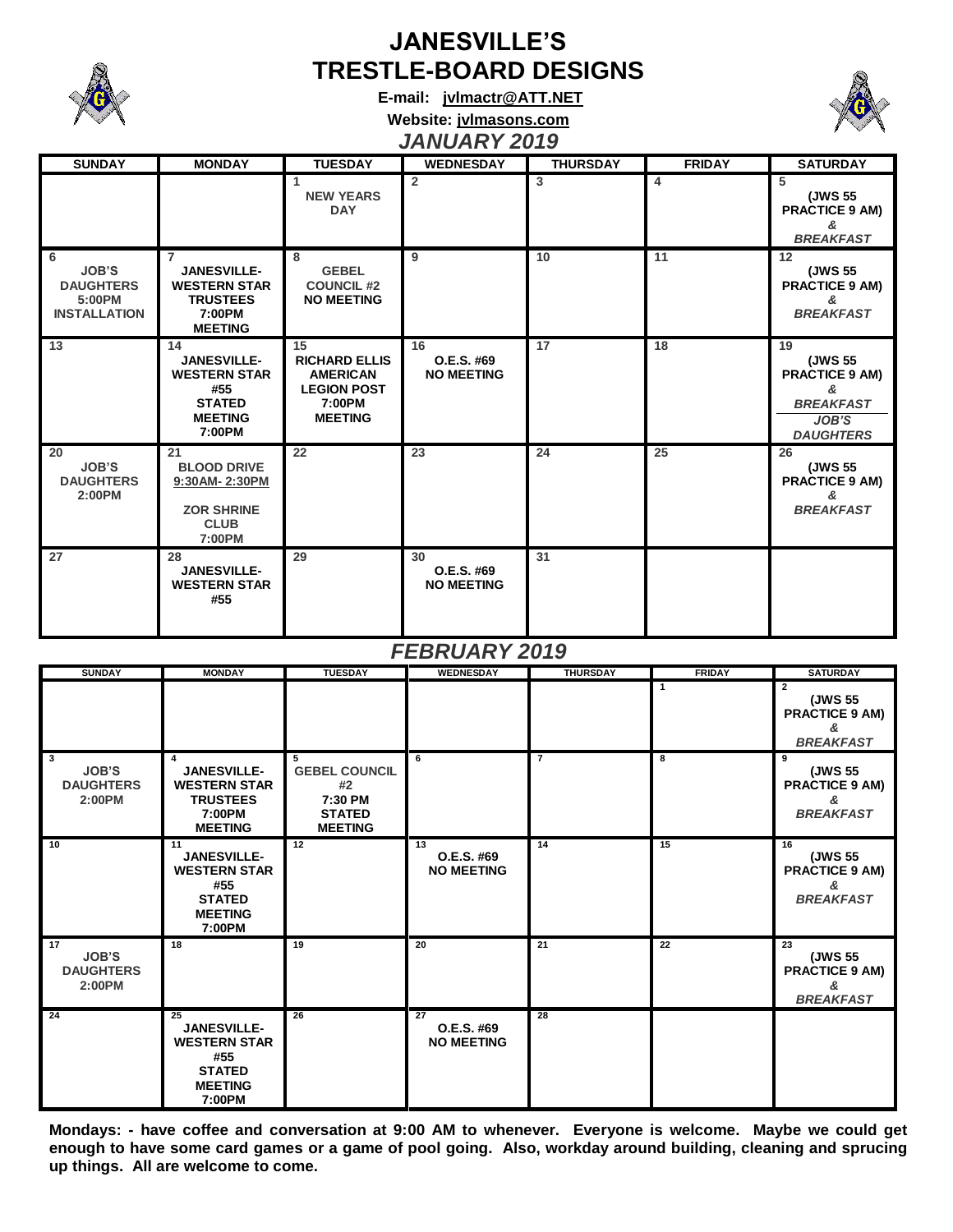**AMERICAN RED CROSS BLOOD DRIVE: The Trustees are providing our building to the American Red Cross as a courtesy to the community and the American Red Cross. The American Red Cross will be holding a monthly Blood Drive every third Monday of the month from 9:30 am to 2:30 pm. Please help support them. Walk-ins are welcome but appointments are best. Appointments can be made through the jvlmasons.com website and clicking on the Red Cross icon or by going to redcross.org.** 

**The next Blood Drives will be DECEMBER 17, JANUARY 21 AND FEBRUARY18. Help! Help! Help is needed from all orders to just be in the building if a special need may arise. One to two hours each Blood Drive to supplement other the other lodge members that are helping. PLEASE SUPPORT YOUR LODGE AND THE MASONIC CENTER.**

**Job's Daughters is collecting aluminum pull tabs from beverage and food cans. All Job's Daughter Bethels are involved in a contest this year to see which Bethel can collect the most tabs. Please help Bethel 21 with this challenge. The tabs will go to the McDonalds house for special programs for those that use the facility during their stays at Shriner's Hospitals and other hospitals in the area.**



**Another collection program is the Kwik Trip Milk Moola program. These label and caps include milk, orange juice and others that are especially marked as such sold by the Kwik Trip stores.** 



**Kwik Trip Inc.'s Milk Moola® program is open to any public, private or parochial school, preschool or daycare facility in Wisconsin, Minnesota or Iowa that has tax-exempt/non-profit designation. This also includes home school entities with tax-exempt/non-profit status. Other tax-exempt/non-profit groups and organizations including, but not limited to, churches, youth organizations and service organizations are also eligible to participate. Milk Moola program participants will receive 5¢ (five cents) for each cap or bag top they redeem from Nature's Touch® products. The program will only accept specially marked caps and bag tops that feature the Milk Moola symbol. Look for the specially marked collection boxes at the**

**Janesville Masonic Center to deposit these items.**

## **NOTES FROM JANESVILLE-WESTERN STAR 55 TRUSTEES**

**DON'T FORGET! KITCHEN AND DINING HALL USERS. - A general cleanup of the kitchen and wiping off of the tables (with the disinfectant premix IN THE SPRAY BOTTLES) must be done BEFORE AND AFTER each meeting's refreshments. We all need to police the area after our meetings to insure we are up to the requirements of the Health Department at all times. We are responsible for the cleaning of the Dinning and Kitchen Area. Remember there is an individual using the kitchen to make gluten free baked goods. NOTE! PLEASE TAKE YOUR TRASH OUT WITH YOU AFTER YOUR EVENT. LADIES, PLEASE NO PURSES IN THE KITCHEN OR ON THE COUNTER TOPS OR TABLES WHERE FOOD MAY BE PREPARED OR SERVED. SEE THE KITCHEN RULES BOOK IN THE KITCHEN AND PLEASE OBSERVE.**

**Building Usage – The following rental rates for the building usage of the Dining area by individual members, April 1 to November 15 the rate is \$60/day and November 15 to April 1 the rate is \$90/day. Usage of the kitchen will be extra. The rental for outside organizations will remain the same depending on what areas are to be used. Talk it up with your groups the might look at our building for holding meetings or dinners. We work with various caterers dining area. If the meeting only needs coffee and carbs, we can work out an agreement to satisfy those needs. Please contact Trustee Secretary Larry for more information.** 

**A BUILDING MAINTENANCE FUND has been established for future major repairs and updates. Examples include; parking lot repair or replacement, roof replacement, update the kitchen fire extinguisher system, Lodgeroom walls repaired and repainted, Lodgeroom carpet replacement, and Lodgeroom furnace replacement. In the future these will be prioritized and ordered such as the Lodge room walls repair and repainted, etc. We want to keep our facility looking and performing at its best, to preserve the building for the future members and maintain the building as good stewards of the craft.**

**NOTE! Information for the MARCH2019 Trestle Board is** *due at the Masonic Center* **by FEBRUARY 10, 2018. We appreciate the use of the special form available in the secretary's office in the red file folder on the top of the desk. We can also use my e-mail address [lpmasonic@charter.net](file:///C:/Western%20Star%20Lodge/Trestleboard/lpmasonic@charter.net) to send this information but must be sent so that it is received before 8:00 AM on the 10 th .** 

**SPECIAL NOTE** – **if your group needs to reserve a special date during the year – the Presiding Officer** *must contact Larry Preston (Building Manager) at 754-2475 (TEXT Cell 608-201-2991)* **as soon as possible –** *for authorization***. The calendar has been moved to the office for better control but I also keep another calendar at home for those calls received and later transferred to the lodge calendar. If Larry is not contacted, the date might be already spoken for resulting in someone else interrupting your event. In addition, the building heating and cooling system is computer controlled and advanced notification is necessary to program in the usage dates so the desired room temperatures can be maintained.**

**HELP! – Help is needed on occasion to setup and takedown for special events in the dining hall and lower level. This consists of setting up tables and chairs, wiping table tops with disinfectant, taking down tables and chairs, dry and wet moping the floor and occasionally buffing the floor, stripping the wax and applying new wax to the game room, break room and dining hall. In addition, a special person with computer abilities to help work with the automated heating and cooling system to set special occasions. Minor training will be required. If you are interested, please contact Larry Preston 754-2475 for more information as there is a need for more than one**